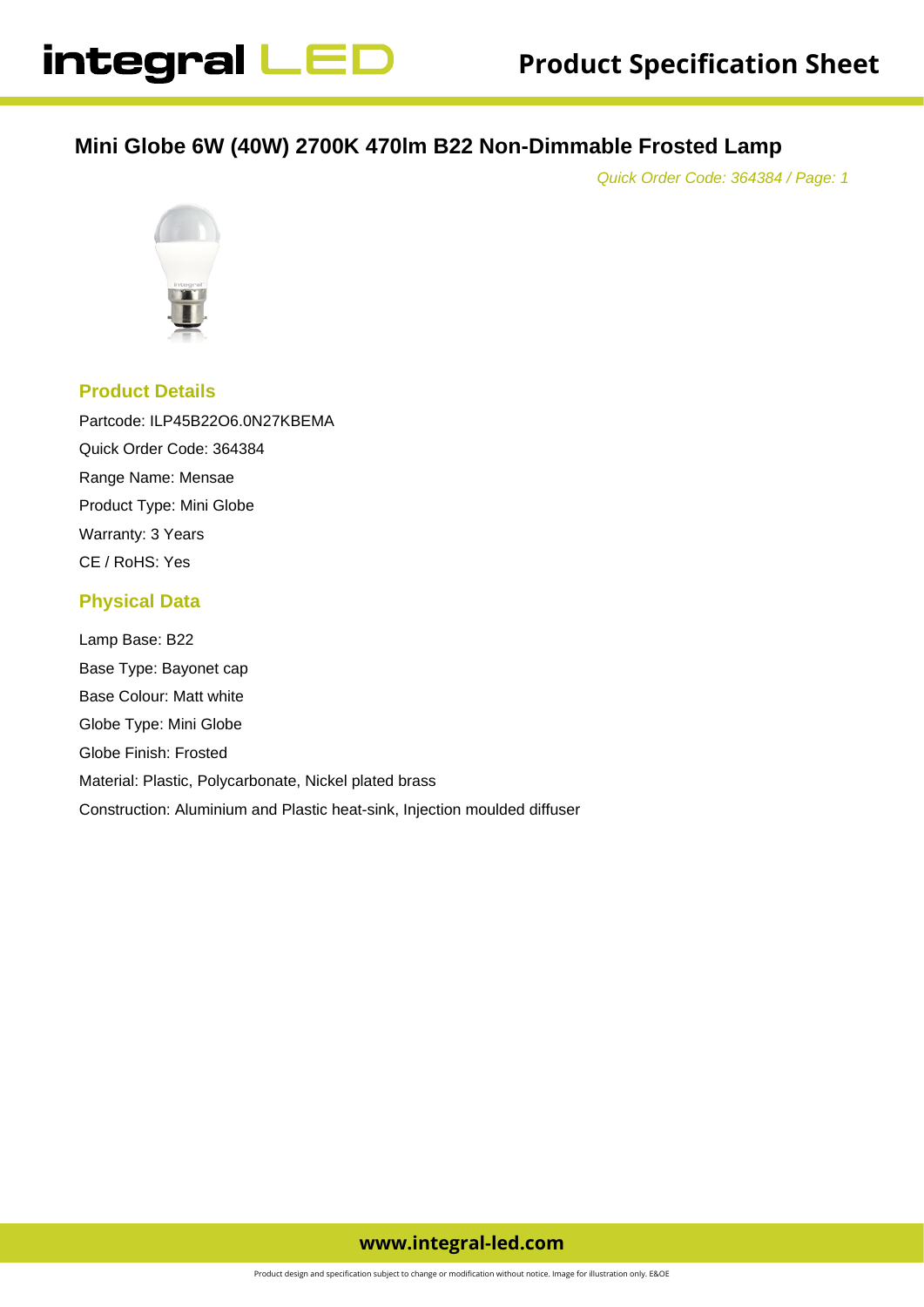# integral LED

Quick Order Code: 364384 / Page: 2

#### **Physical Data**

Length: 86mm Width: 45mm Weight (Unpackaged Single Unit): 61g Lamp or Luminaire Shape: Round

#### **Electrical Data**

Voltage Range: 220-240V Power Consumption: 6.0 Watts Driver included: Yes Driver IC Manufacturer: Silergy Electric Current: AC Ampage: 55.00mA Frequency Range: 50 Hz Power Factor: >=0.50 Wattage Equivalent: 40 Watts Dimming: Non-dimmable LVD Certified: Yes EN: EN-62560

#### **Light Data**

Lumens: 470lm Lumens per Watt: 78.0lm/W Beam Angle: 140º Correlated Colour Temperature (CCT): 2,700k Colour Temperature: Warm Colour Rendering Index (CRI): >=80 LED Manufacturer: Everlight LED Type: Surface mounted device (SMD) Instant on - Less than 1 second: Yes Lifetime: 25,000 hrs Switching Cycles: >12,500 X

### **www.integral-led.com**